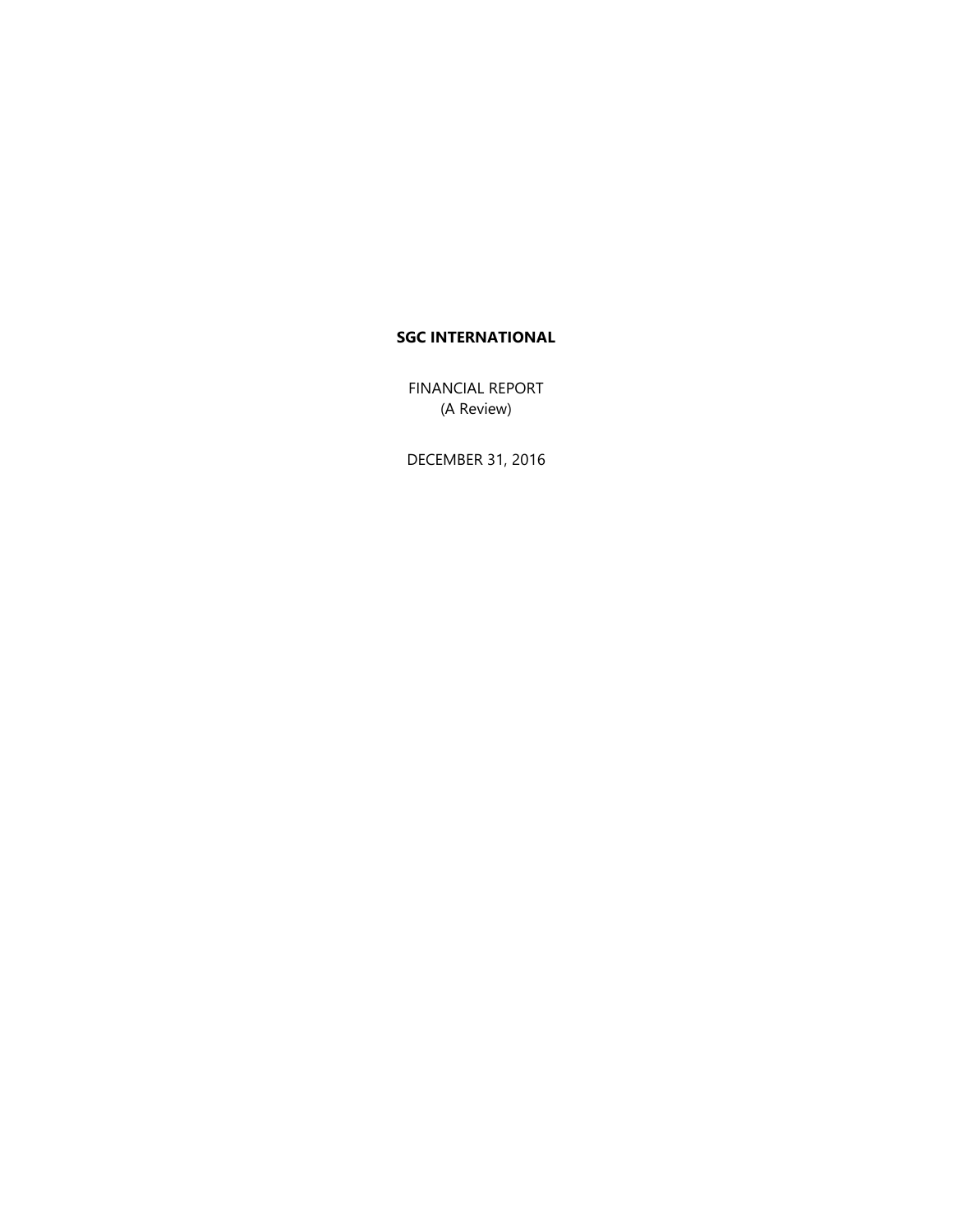# CONTENTS

|                                                                            | Page |
|----------------------------------------------------------------------------|------|
| INDEPENDENT ACCOUNTANTS' REVIEW REPORT …………………………………………………………………………………………1 |      |
| <b>FINANCIAL STATEMENTS</b>                                                |      |
|                                                                            |      |
|                                                                            |      |
|                                                                            |      |
|                                                                            |      |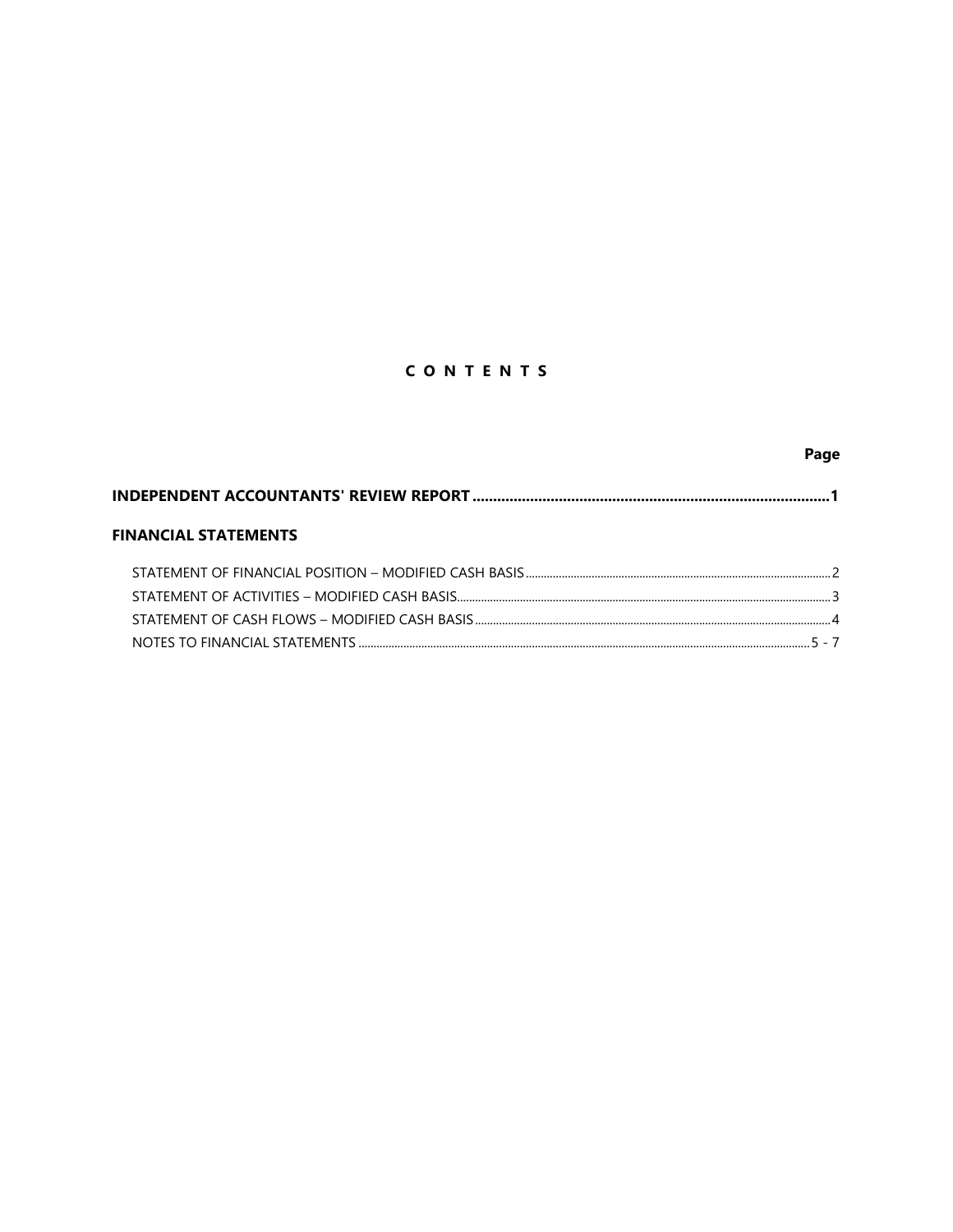petersonsullivan LLP

Certified Public Accountants & Advisors

#### **INDEPENDENT ACCOUNTANTS' REVIEW REPORT**

To the Board of Directors SGC International Tulsa, Oklahoma

We have reviewed the accompanying financial statements of SGC International, which comprise the statement of financial position – modified cash basis as of December 31, 2016, and the related statements of activities – modified cash basis and cash flows – modified cash basis for the year then ended, and the related notes to the financial statements. A review includes primarily applying analytical procedures to management's financial data and making inquiries of management. A review is substantively less in scope than an audit, the objective of which is the expression of an opinion regarding the financial statements as a whole. Accordingly, we do not express such an opinion.

#### **Management's Responsibility for the Financial Statements**

Management is responsible for the preparation and fair presentation of these financial statements in accordance with the modified cash basis of accounting described in Note 1; this includes determining that the modified cash basis of accounting is an acceptable basis for the preparation of the financial statements in the circumstances. Management is responsible for the design, implementation, and maintenance of internal control relevant to the preparation and fair presentation of financial statements that are free from material misstatement, whether due to fraud or error.

#### **Accountant's Responsibility**

Our responsibility is to conduct the review engagement in accordance with Statements on Standards for Accounting and Review Services promulgated by the Accounting and Review Services Committee of the AICPA. Those standards require us to perform procedures to obtain limited assurance as a basis for reporting whether we are aware of any material modifications that should be made to the financial statements for them to be in accordance with the modified cash basis of accounting. We believe that the results of our procedures provide a reasonable basis for our conclusion.

#### **Accountant's Conclusion**

Based on our review, we are not aware of any material modifications that should be made to the accompanying financial statements in order for them to be in accordance with the modified cash basis of accounting.

Peterson Sull LLP.

July 20, 2017

601 Union Street Suite 2300 Seattle, WA 98101 (206) 382-7777 MAIN (206) 382-7700 FAX

pscpa.com

independent firm associated with **MOORE STEPHENS**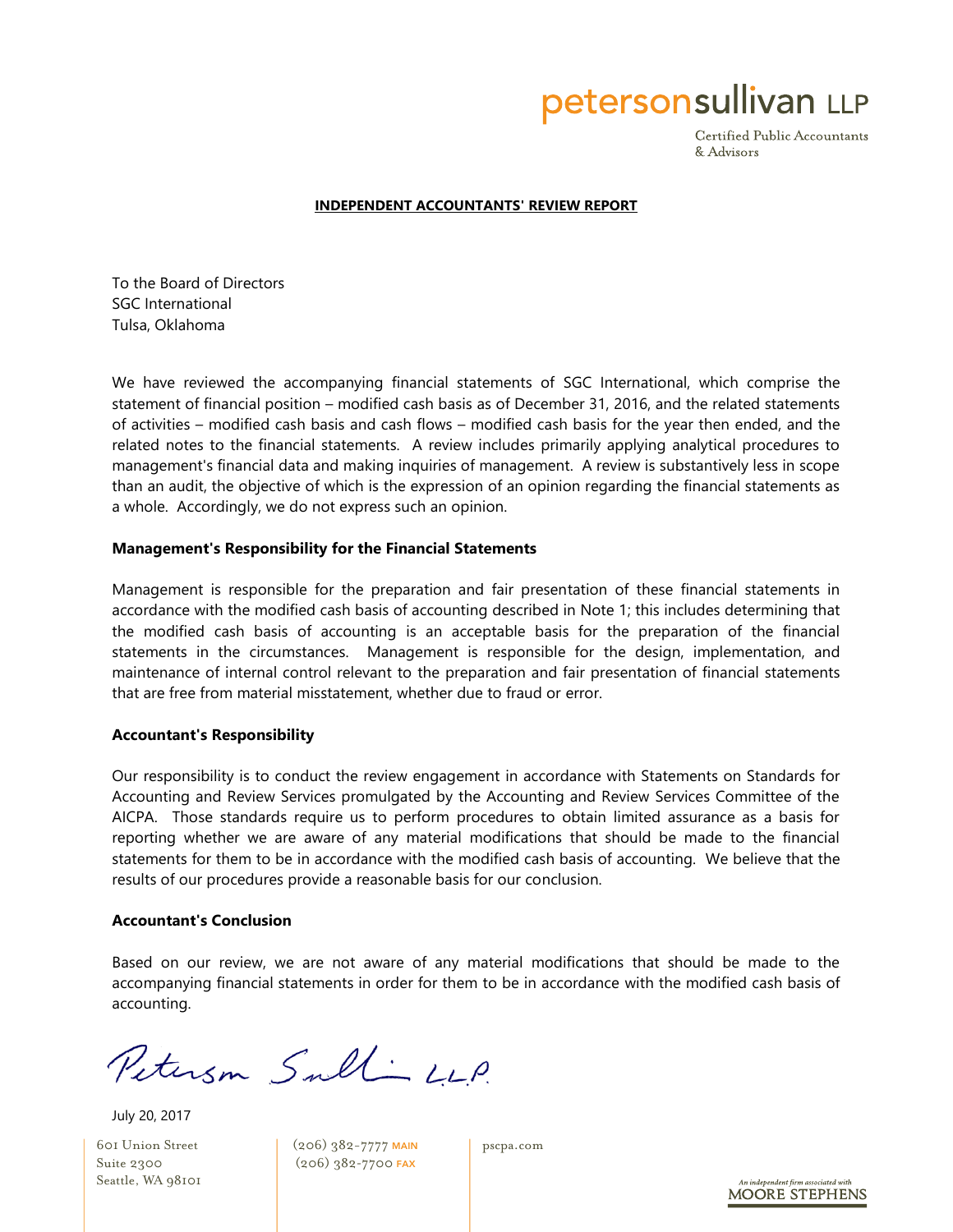## STATEMENT OF FINANCIAL POSITION – MODIFIED CASH BASIS

## (See Independent Accountants' Review Report) December 31, 2016

## ASSETS

| Cash and cash equivalents<br>Furniture and equipment, net of accumulated depreciation of \$219 | \$ | 408,915<br>1,093 |
|------------------------------------------------------------------------------------------------|----|------------------|
| Total assets                                                                                   | S  | 410,008          |
|                                                                                                |    |                  |
| <b>NET ASSETS</b>                                                                              |    |                  |
| Unrestricted net assets                                                                        | \$ | 410,008          |
| Total net assets                                                                               | \$ | 410,008          |

See Notes to Financial Statements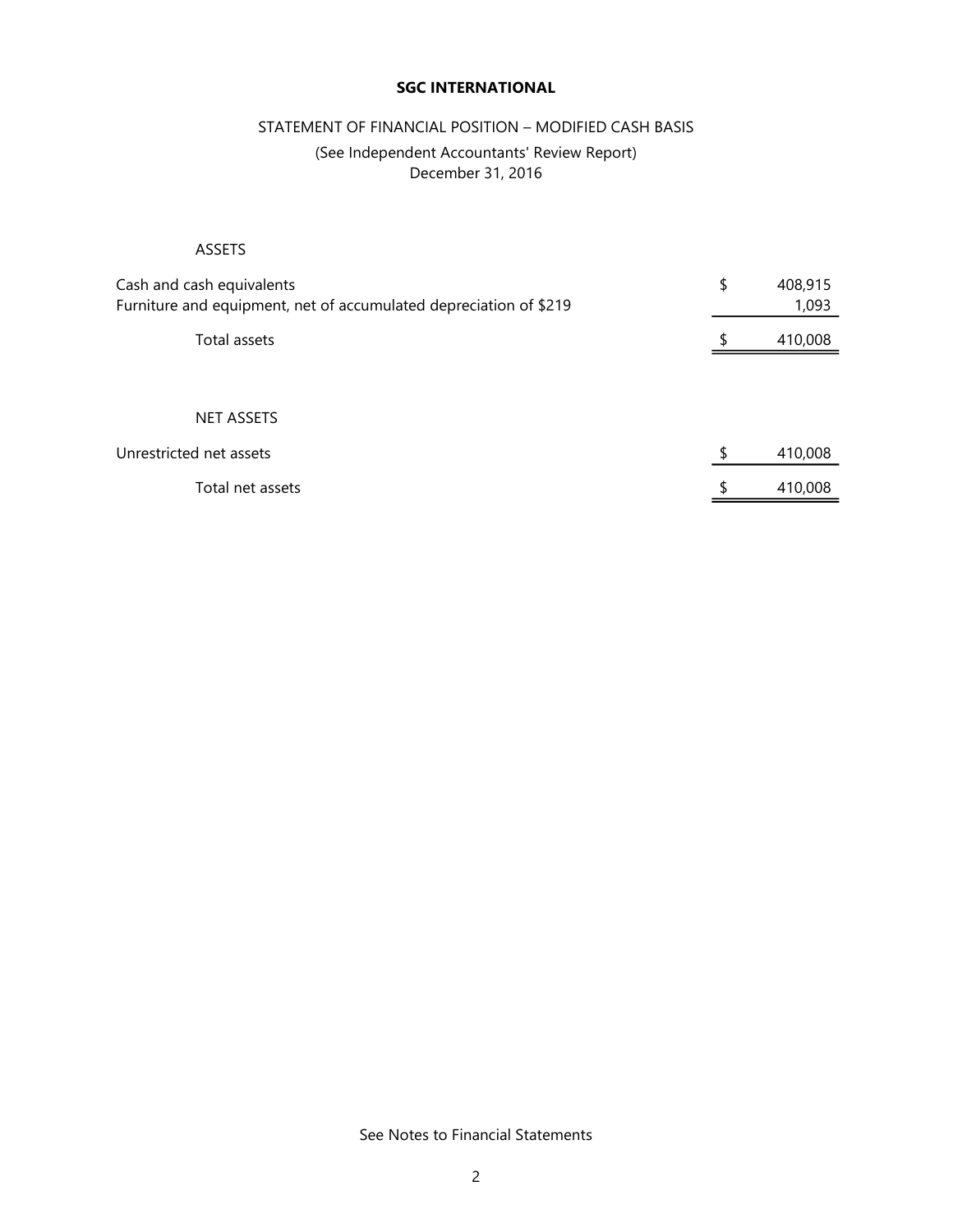## STATEMENT OF ACTIVITIES – MODIFIED CASH BASIS

## (See Independent Accountant's Review Report) For the Year Ended December 31, 2016

| Revenue                       |               |
|-------------------------------|---------------|
| Conference revenue            | \$<br>322,333 |
| Membership dues               | 75,680        |
| Other income                  | 157           |
| Total revenue                 | 398,170       |
| Expenses                      |               |
| Conference costs              | 282,082       |
| Payroll and related taxes     | 26,275        |
| Travel                        | 12,531        |
| Operations                    | 8,926         |
| Miscellaneous expenses        | 2,708         |
| Professional fees             | 600           |
| Total expenses                | 333,122       |
| <b>Change in net assets</b>   | 65,048        |
| Net Assets, beginning of year | 344,960       |
| Net Assets, end of year       | 410,008       |

See Notes to Financial Statements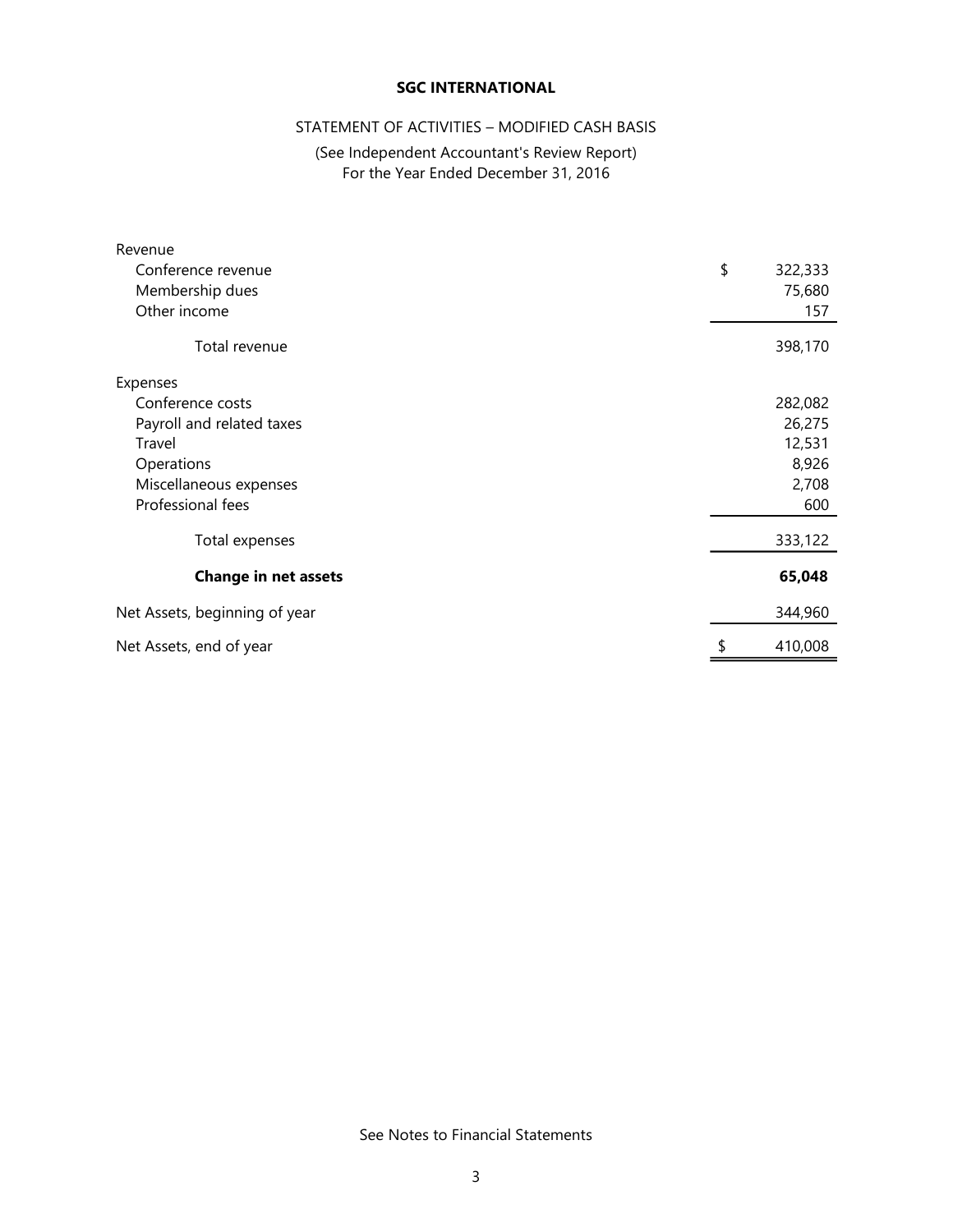## STATEMENT OF CASH FLOWS – MODIFIED CASH BASIS

## (See Independent Accountant's Review Report) For the Year Ended December 31, 2016

| Cash Flows From Operating Activities            |               |
|-------------------------------------------------|---------------|
| Change in net assets                            | \$<br>65,048  |
| Adjustment to reconcile change in net assets to |               |
| net cash flows from operating activities        |               |
| Depreciation                                    | 219           |
| Net cash flows from operating activities        | 65,267        |
| Cash Flows From Investing Activity              |               |
| Purchases of property and equipment             | (1, 312)      |
| Net change in cash                              | 63,955        |
| Cash, beginning of year                         | 344,960       |
| Cash, end of year                               | \$<br>408,915 |

See Notes to Financial Statements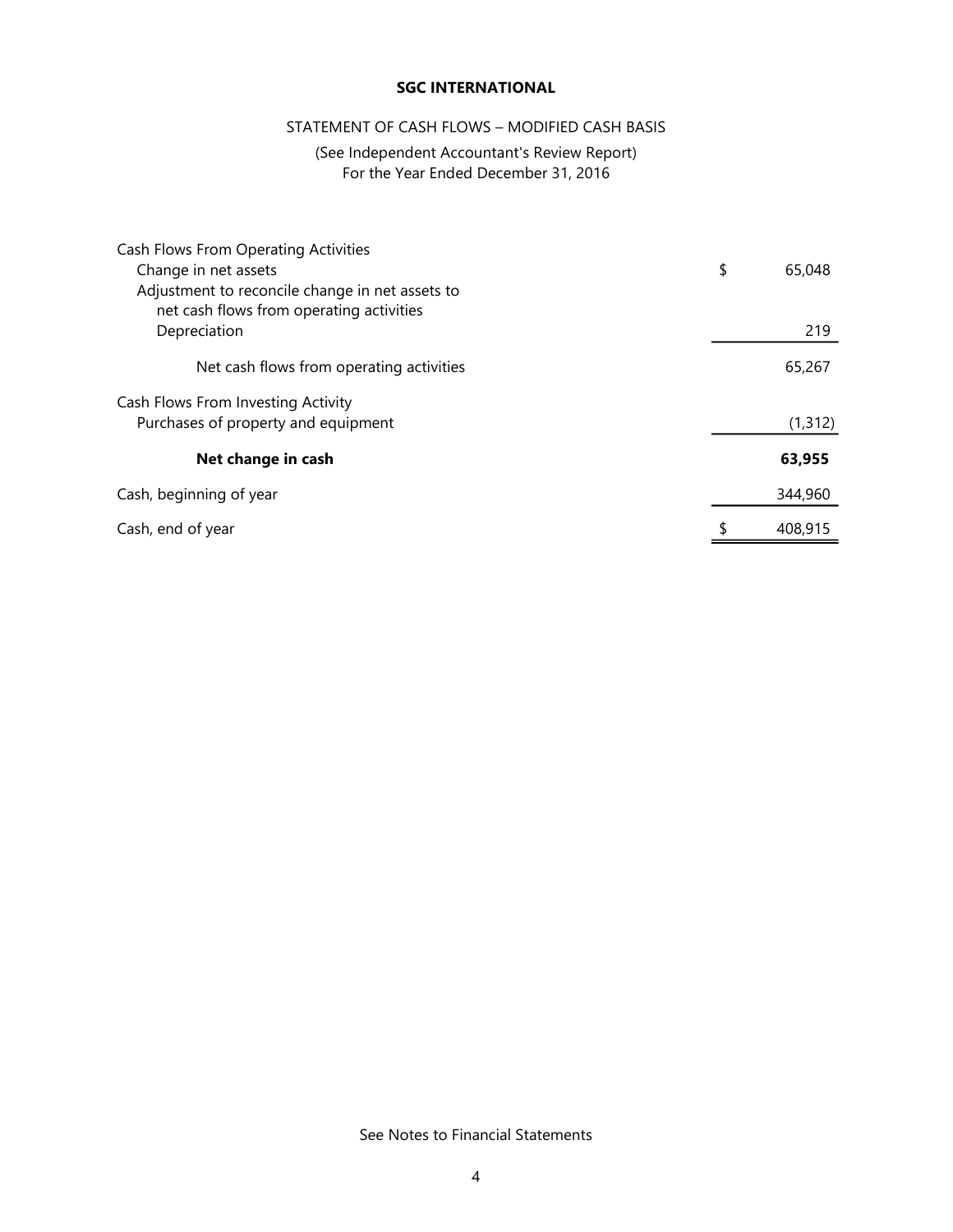### **NOTES TO FINANCIAL STATEMENTS**

## **Note 1. Organization and Significant Accounting Policies**

#### **Organization**

SGC International ("SGCI") is a nonprofit organization dedicated to advancing scholarship, education, and opportunities for artists in the field of printmaking, papermaking, and book arts. Since 1973, SGCI has organized conferences and programming around the country that provide a platform for artists to exchange ideas and information, to educate and inspire, and to cultivate new collaborations and friendships. SGCI has over 2,500 members from around the globe.

SGCI's programming comprise the following:

### The Annual Conference

SGCI hosts an annual conference that is the largest gathering of individuals working with printmaking, papermaking, and book arts in North America. The annual conference is regularly attended by 1,200 to 1,900 artists, critics, and curators from all fifty states and internationally including Canada, South America, Europe, Australia, and Asia. SGCI conferences are focused on lifelong learning and excellence in the fields of printmaking, papermaking, and book arts. These goals manifest at the conference in the form of technical demonstrations of art techniques, scholarly panels, and keynote lectures on a wide array of contemporary issues in the field, and public exhibitions that give our membership the opportunity to see today's expanding field of print. The conference also features a members' portfolio exchange and an open portfolio session, allowing members to share their artwork with their peers and the public.

#### Members' Traveling Exhibition

SGCI coordinates a juried traveling exhibition for its members. This exhibition is juried by a renowned scholar in the field of print who selects approximately fifty original works of art from North American and international artists. The members' traveling exhibition celebrates the diversity and vibrancy of printmaking while engaging a broad range of contemporary themes and processes. The exhibition is showcased every three years at the annual conference and travels to colleges and art centers around the country. A full color catalogue is also produced and distributed to artists, collectors, and exhibition venues.

#### The SGCI Print Collection at the Zuckerman Museum of Art

SGCI selected the Bernard A. Zuckerman Museum of Art ("ZMA") at Kennesaw State University to house its permanent collection of art. This gift expanded the ZMA's collection to over 6,000 works of art.

The SGCI collection at the ZMA features prints and works on paper created by notable national and international artists along with records and archives from the organization's conferences, workshops, and related programs. The ZMA's permanent collection will continue to grow as it acquires future works from SGCI's annual conference hosted during the spring.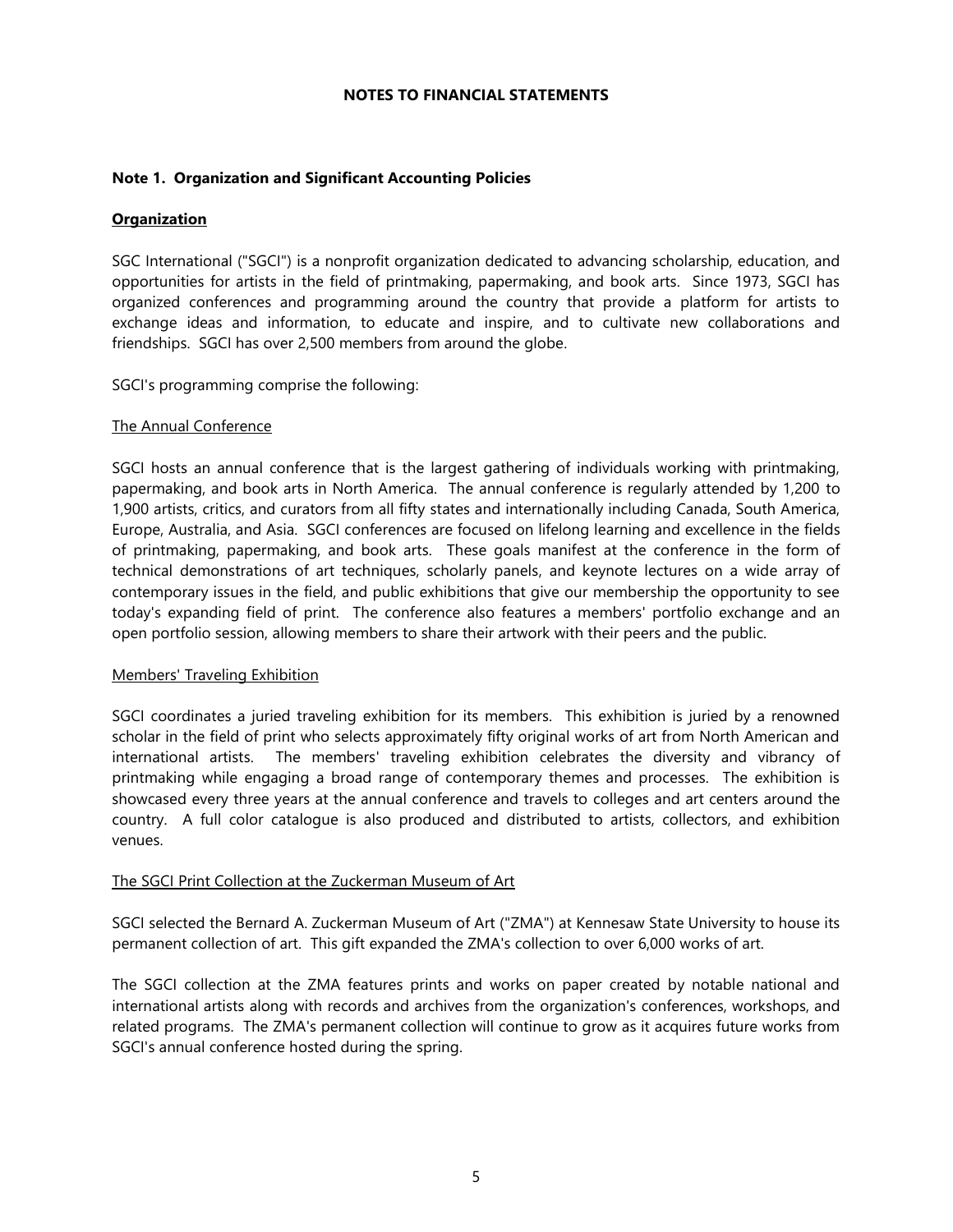## The SGC International Archives at Kennesaw State University's Department of Museums, Archives, and Rare Books

SGCI partnered with Kennesaw State University's Department of Museums, Archives, and Rare Books as the depository for its organizational records and historical documents. The organizational records range in format and include both textual materials and audiovisual materials. Examples of materials with these records include correspondence, annual conference materials, newsletters, artist files, speeches, photographs, bylaws, and SGCI history sketches.

## **Fundraising**

SGCI continues to write grants and seek donors to support its programming.

## Management and General

SGCI is committed to accountability and best practices in nonprofit governance. SGCI invests funds in legal assistance, tax preparation, and consulting, as well as administrative staff.

Management estimates 85% of expenses are spent on program activities and 15% are spent on management and general. Management does not believe there was a significant amount of fundraising expenditures during 2016.

## **Basis of Accounting**

SGCI's policy is to prepare its financial statements on the cash receipts and disbursements basis of accounting except for the recognition of fixed assets. Therefore, all revenue and the related assets are recognized when received, and expenses when paid rather than when the obligation is incurred.

## **Donated Services**

A significant portion of SGCI's functions is conducted by unpaid volunteer officers and committees. The value of this contributed time is not reflected in the accompanying financial statements since the volunteers' time does not meet the criteria for recognition (and the financial statements are prepared using the modified cash basis of accounting).

## **Concentrations**

During 2016, revenue from SGCI's annual conference made up approximately 81% of its total revenue.

## **Cash**

Cash includes cash on deposit with banks and money market funds. Cash balances occasionally exceed federally insured limits.

## **Furniture and Equipment**

Furniture and equipment is recorded at cost. Depreciation is computed by the straight-line method over the estimated useful lives of the assets. Furniture and equipment is capitalized if it has a cost greater than \$500 and a life longer than two years. During the year ended December 31, 2016, \$1,302 in additions were made to furniture and equipment. SGCI has recorded \$219 of depreciation during 2016.